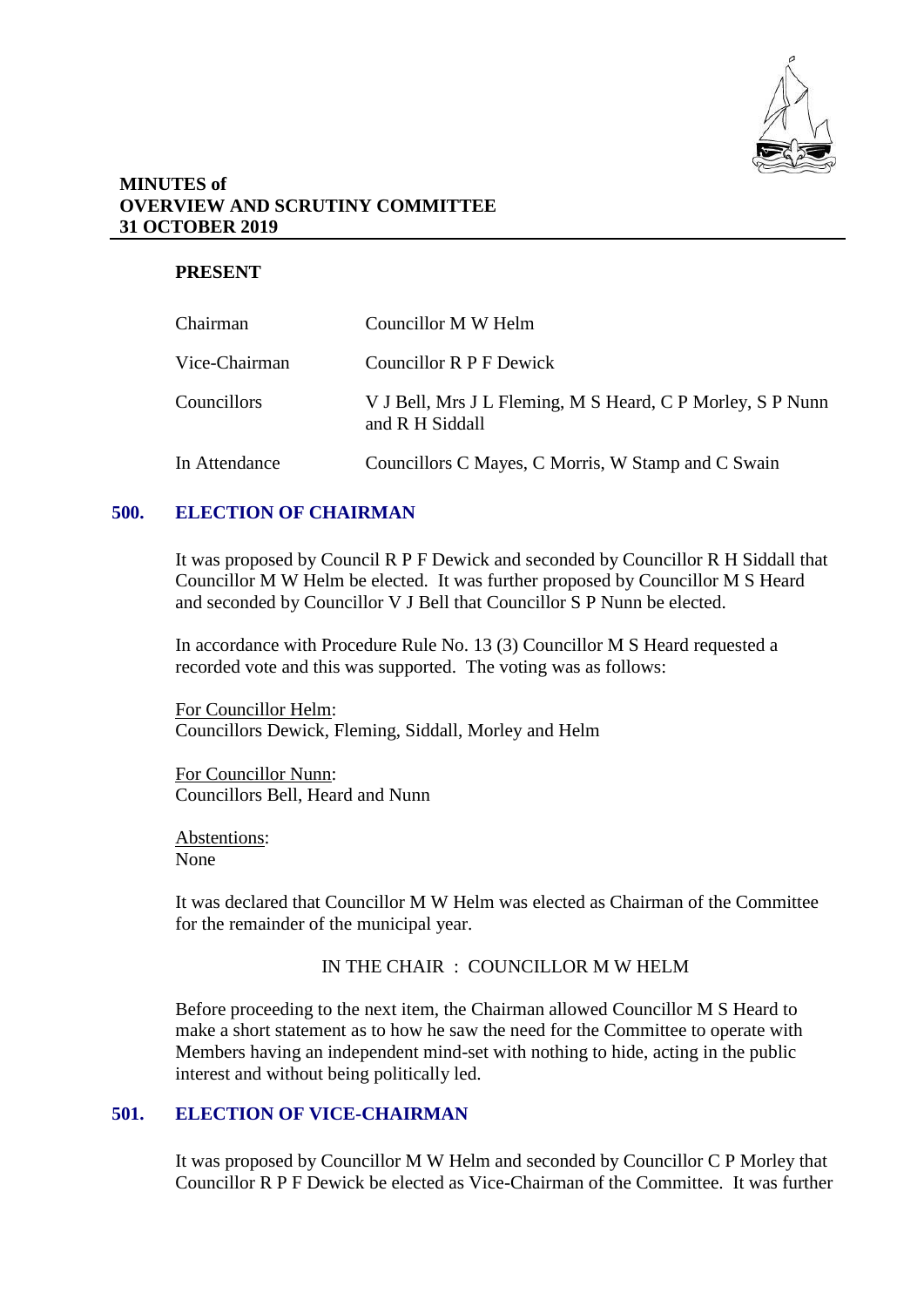proposed by Councillor M S Heard and seconded by Councillor V J Bell that Councillor V J Bell be elected.

In accordance with Procedure Rule No. 13 (3) Councillor M S Heard requested a recorded vote and this was supported. The voting was as follows:

For Councillor Dewick: Councillors Dewick, Fleming, Siddall, Morley and Helm

For Councillor Nunn: Councillors Bell, Heard and Nunn

Abstentions: None

It was declared that Councillor R P F Dewick was elected as Vice-Chairman of the Committee for the remainder of the municipal year.

## **502. CHAIRMAN'S NOTICES**

The Chairman drew attention to the list of notices published on the back of the agenda.

# **503. APOLOGIES FOR ABSENCE**

None.

## **504. MINUTES OF THE LAST MEETING**

The Minutes of the meeting of the Committee held on 2 October 2019 were received.

### Minute 435 – Conduct Complaints

Councillor M S Heard pointed out that in the third line of the second paragraph the word 'deferrals' should read 'referrals'.

## Minute 437 – Any other items of scrutiny Members wish to consider

Councillor R P F Dewick sought the Committee's review of the accuracy of resolution (ii) in terms of the reason for the setting up of this working group and for the wording to be made clearer. After discussion, it was generally agreed that the resolution should reflect the statement made in the Programme of Work on page 89 subject to making it clear that it was proposed to set up a working group. It would therefore read –

"(ii) that a working group be set up to review the decisions made by the Corporate Leadership Team (CLT) and the Leader of the Council, with a view to identifying items of scrutiny to be added to the Programme of Work."

**RESOLVED** that subject to the above amendments, the Minutes of the meeting of the Committee held on 2 October 2019 be approved and confirmed.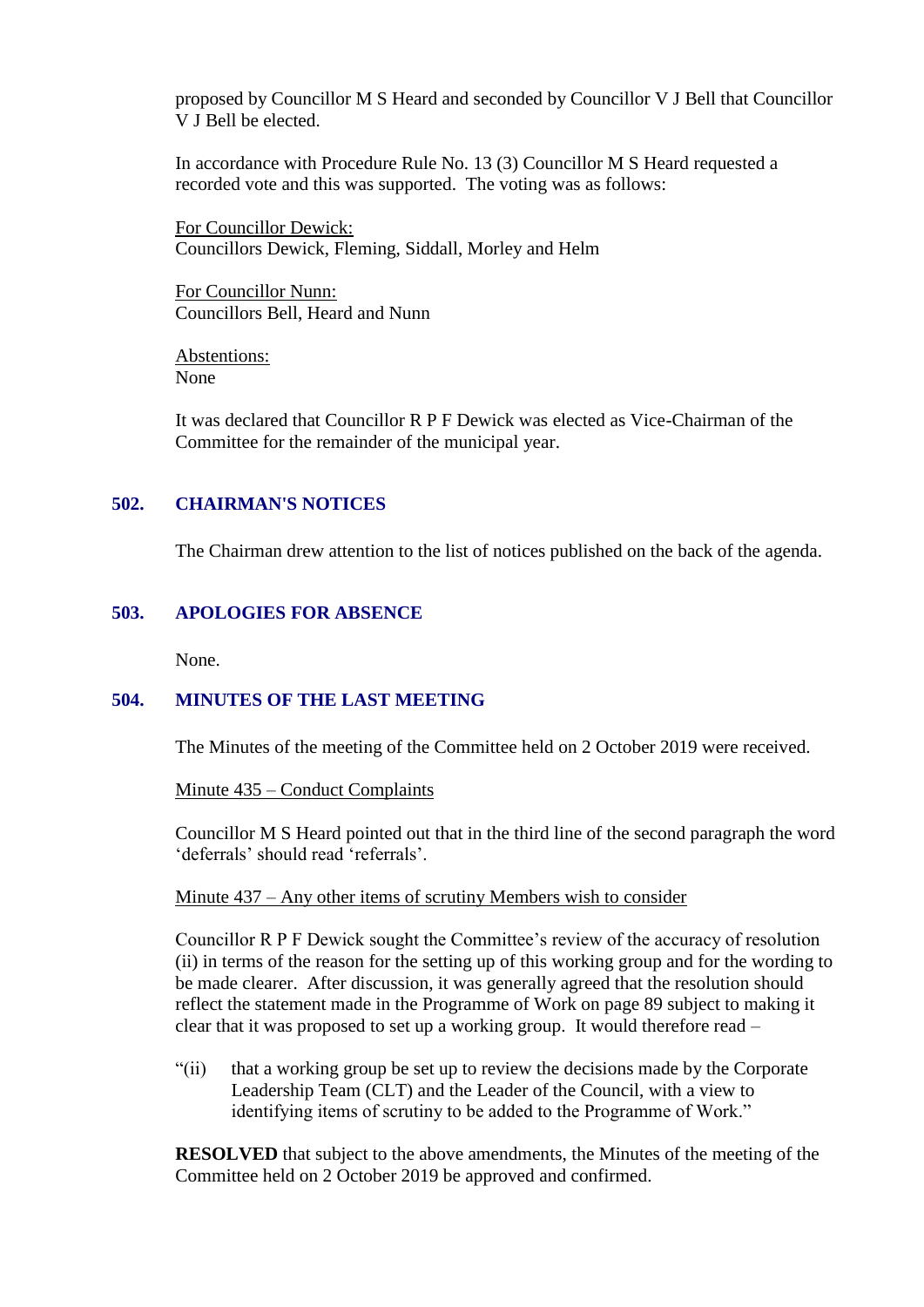#### **505. DISCLOSURE OF INTEREST**

There were none.

#### **506. PUBLIC PARTICIPATION**

There was none.

### **507. OVERVIEW AND SCRUTINY COMMITTEE - ROLES AND RESPONSIBILITIES**

The Committee received a briefing note from the Director of Strategy, Performance and Governance on the role and responsibilities of the Committee as part of the Council's new committee structure. Circulated alongside the note was a copy of the most recent Government guidance for scrutiny committees. It was noted that in a structure as operated at Maldon, although there was no requirement for a scrutiny committee, where one was established regard should be had to the guidance.

The Committee agreed that a separate and more focused session on this would be welcomed as further training for Members. The Committee noted in particular that part of the guidance dealing with the planning of scrutiny work and the various options for how to undertake scrutiny. The guidance advocated that scrutiny committees should not be used simply to receive information and that watching brief items could be dealt with by a panel of members of the Committee.

The Committee was particularly interested in what the guidance said about contracts and contractors and the suggested good practice that a clause be put in contracts seeking compliance with any subsequent scrutiny of performance.

**RESOLVED** that the Performance, Audit and Governance Committee be recommended to consider checking whether the above guidance in relation to contracts and contractors is being followed and, if not, to implement it.

### **508. SECTION 106 AGREEMENTS - QUARTERLY UPDATE (JULY - SEPTEMBER 2019)**

The Committee considered the report of the Director of Strategy, Performance and Governance giving an update on the status of the current day to day operational activities of Section 106, including the receipt and use of funds generated as well as expenditure for the last quarter to the end of September. Appendix 1 to the report provided an update on the status of individual strategic sites and the allocation of S106 contributions.

The Committee was advised, and the report recommended, that unless the Committee identified a specific topic for scrutiny on this subject then this would be the last update report in this form.

In response to a question from Councillor  $R$  P F Dewick on item  $H3$  – Southminster West Business Park, Scots Hill, Southminster, the Director of Service Delivery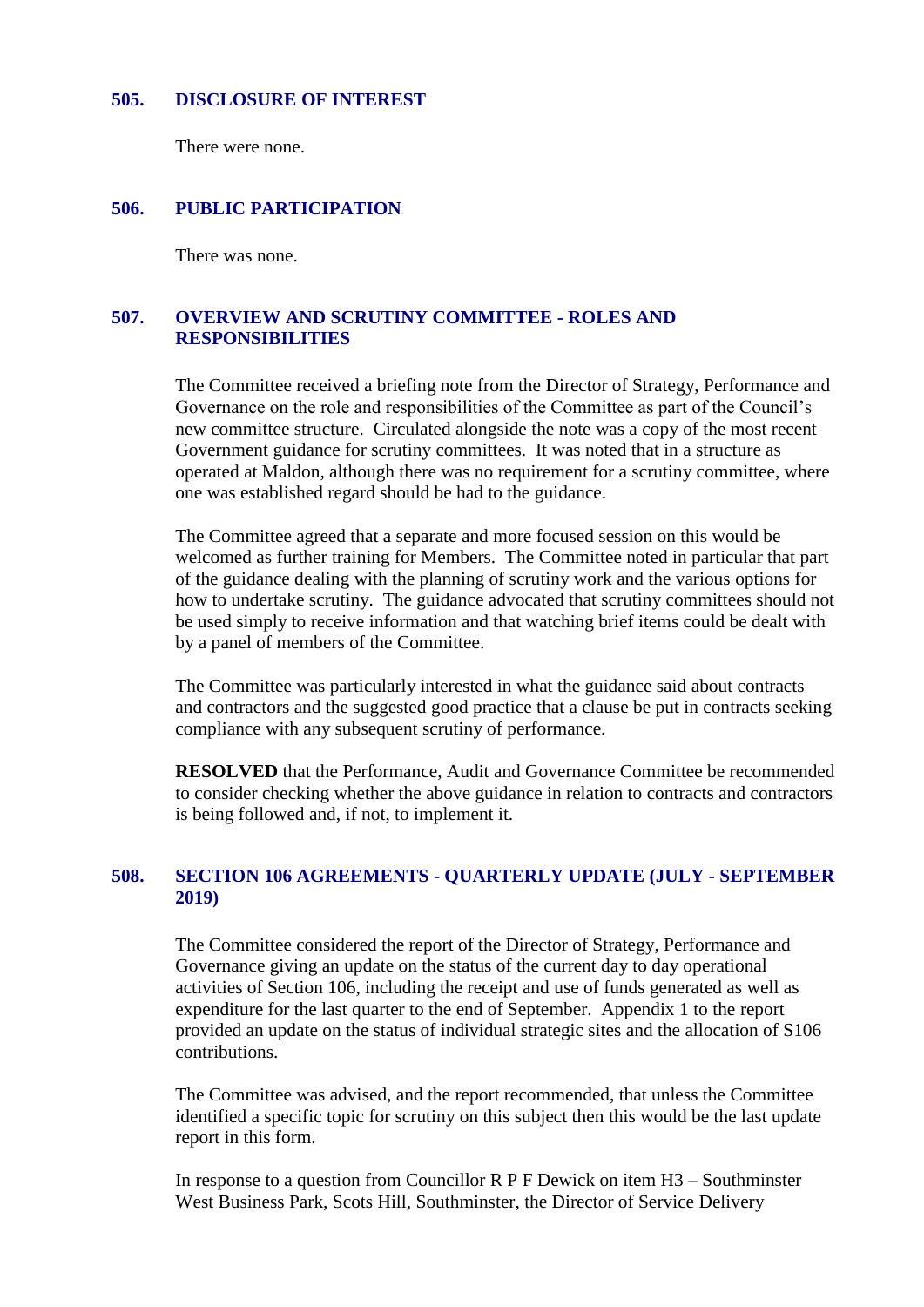undertook to arrange for an update on the funding of the second footbridge crossing to be given to Members.

In response to a question from Councillor M S Heard, the Director also undertook to provide Members with details of any unallocated S106 monies generally.

In response to a question from Councillor V J Bell on item A6, and with the permission of the Chairman from Councillor W Stamp the Director undertook to provide to Members clarification of which particular allotment site was involved and whether the maintenance funding secured was to be passed to Burnham on Crouch Town Council.

### **RESOLVED**

- (i) that the progress on S106 operational activities for the period April to September 2019 be noted;
- (ii) that in the absence of identification of any specific item of scrutiny, this will be the last report for information on this subject.

## **509. STANDARD COMPLAINTS**

The Committee received the report of the Director of Strategy, Performance and Governance giving details of conduct complaints received and dealt with by the Monitoring Officer or the Joint Standards Committee in response to the Committee's request at the last meeting as follows:

- (i) the number of complaints raised since 2015;
- (ii) the number of referrals to Joint Standards;
- (iii) the outcome; and
- (iv) political affiliations of those involved in the aforementioned points.

Appendix 1to the report provided a breakdown of complaints given to the Joint Standards Committee in 2017, and the report provided a summary of the complaints made in 2017, 2018 and to date in 2019 and the political affiliations where complaints had been made against District Councillors.

The Committee agreed with Councillor M S Heard that the information provided still did not meet the full terms of that requested. He explained that it was not the process proposed to be scrutinised but rather the matter of referrals since it appeared that most complaints had been dealt with by the Monitoring Officer under stage 1 of the process without reference to the Standards Committee. The information going back to 2015 was sparse on detail in terms of total numbers, names, those dealt with at stage 1 and political affiliations.

**RESOLVED** that Officers explore this further and liaise with Councillor M S Heard.

## **510. 2019 / 20 PROGRAMME OF WORK**

The Committee considered the report of the Director of Strategy, Performance and Governance providing an update on the current programme of work. The Committee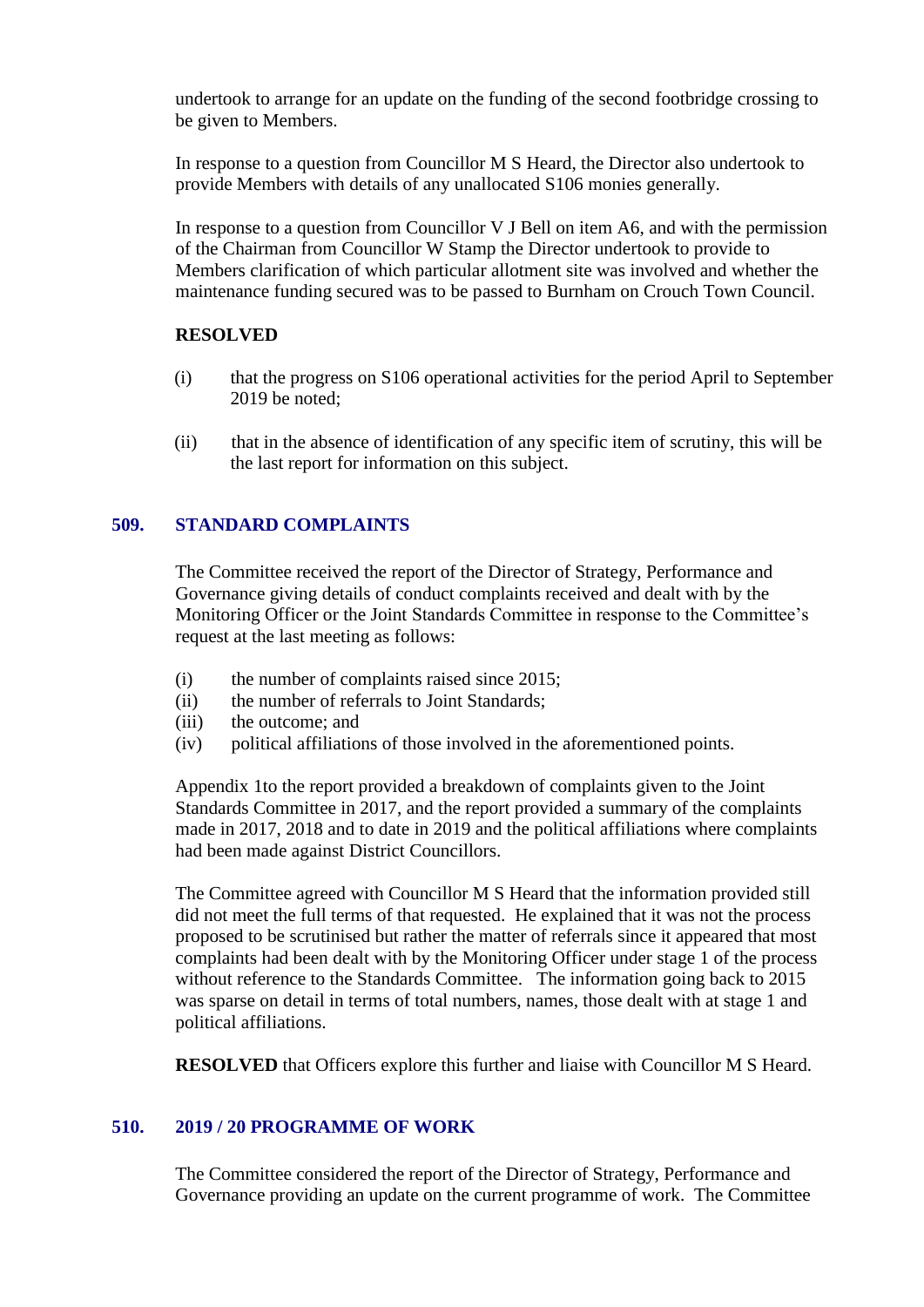was requested to review the position on each item with a view to removal or otherwise specifying the exact area of scrutiny and suggested deadlines for completion. The current programme of work was set out at Appendix 1 to the report.

#### **Conduct Complaints**

Following consideration of a separate report earlier in the meeting, this item would remain.

#### **Council's Accounts**

Despite the concerns of some Members as to why the Council had reached the position it had and the process behind or affecting it, it was accepted that this was a live item of business still to be brought back to and concluded by the Performance, Governance and Audit Committee. It was noted that the Auditors were due to complete their work and the matter brought to that Committee towards the end of November, and it was therefore agreed to await this outcome. Officers were asked to clarify the date of publication of the accounts and the period for public inspection. It was further agreed that Councillor Mrs J L Fleming be the Member sponsor for this scrutiny item.

#### **Due Diligence: Capita**

It was noted that this contract had already begun and that a briefing note would be prepared and circulated to Members outside of the meeting. This item would then be deleted.

#### **Health Care Provision**

No new or specific item of scrutiny was identified and therefore this item would be deleted.

#### **Monitoring of the Organisational Change Programme**

Councillor R H Siddall reported that he had met with the Director of Strategy, Performance and Governance who had made documents available. He advised that it may take a period of up to three meetings before he was in a position to report back with an identified area of scrutiny. This item would therefore remain until the new year.

#### **Monitoring of the Organisation Change Programme: Monoworld**

It was noted that a briefing note would be prepared and circulated to Members outside of the meeting. This item would therefore now be deleted.

#### **Provision of Car Parking: Park and Ride Schemes within the District**

It was noted that progress on Tesco meeting the requirements of the S106 agreement would be reported to the December meeting.

### **Provision of Car Parking: Identification of a second Park and Ride Scheme within the District**

Since there was nothing in terms of an opportunity currently to be looked at, it was agreed that this item be deleted.

#### **Scrutiny of the application of the District Council's Commercial Strategy**:

It was noted that this was a new Strategy and that the Commercial Manager was due to start on 18 November 2019. It was suggested however that this might become a wider piece of work for the new year.